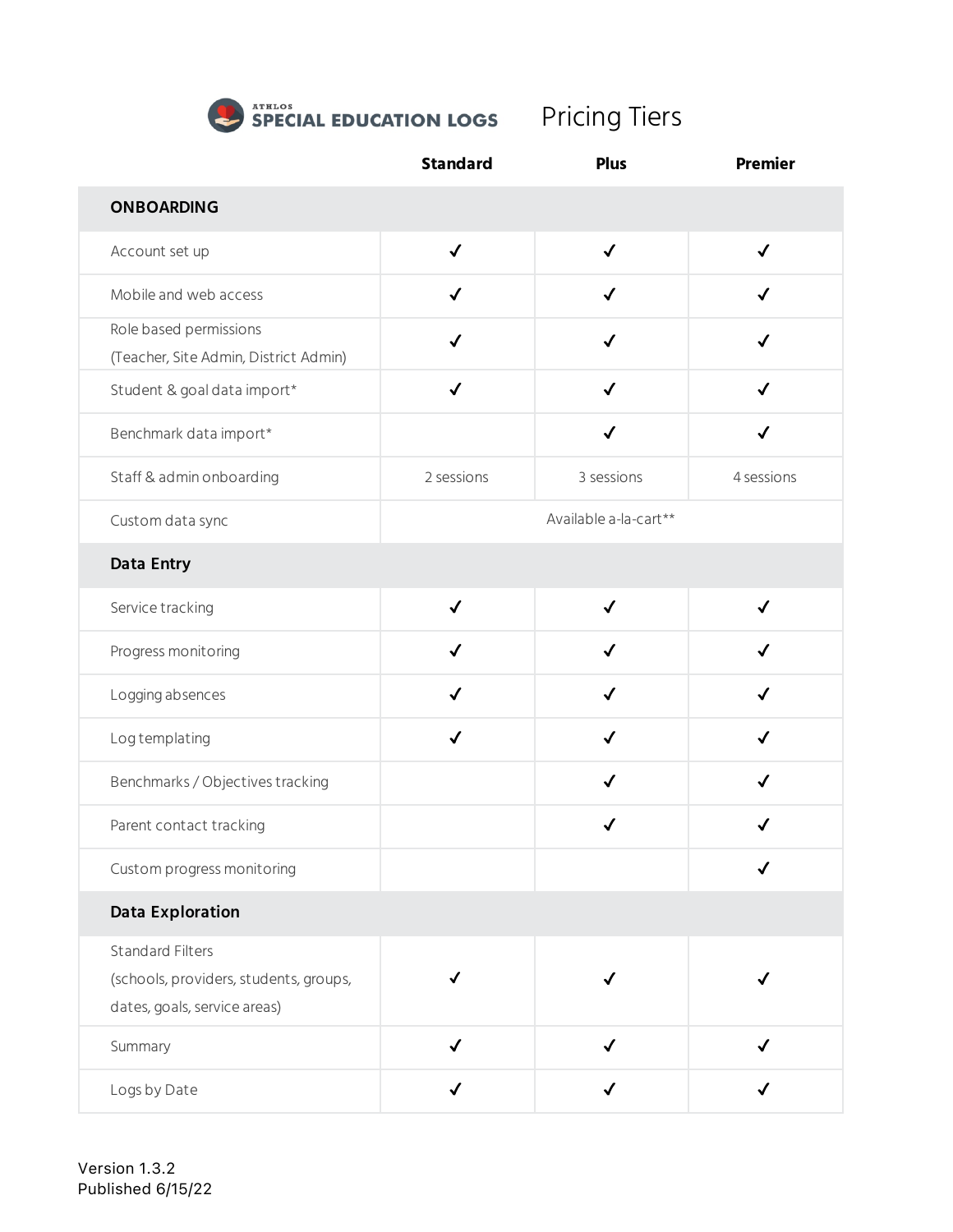| Minutes by Subject Area              | √                     |              | √                |  |  |
|--------------------------------------|-----------------------|--------------|------------------|--|--|
| Student Overview                     | $\checkmark$          | $\checkmark$ | $\checkmark$     |  |  |
| Progress by Student                  | $\checkmark$          | $\checkmark$ | $\checkmark$     |  |  |
| Progress by Goal                     | $\checkmark$          | $\checkmark$ | $\checkmark$     |  |  |
| <b>Report Center</b>                 |                       |              |                  |  |  |
| Student Detail Report                | $\checkmark$          | $\checkmark$ | $\checkmark$     |  |  |
| (service logs + progress monitoring) |                       |              |                  |  |  |
| Service Report                       | $\checkmark$          | $\checkmark$ | $\checkmark$     |  |  |
| Progress Report                      | $\checkmark$          | $\checkmark$ | $\checkmark$     |  |  |
| Absence Report                       | $\checkmark$          | $\checkmark$ | $\checkmark$     |  |  |
| Usage Report                         |                       | $\checkmark$ | $\checkmark$     |  |  |
| Custom Report Service                | Available a-la-cart** |              | 3 (annually)     |  |  |
| (1-time export)                      |                       |              |                  |  |  |
| <b>User Controls</b>                 |                       |              |                  |  |  |
| Caseload management                  | $\checkmark$          | $\checkmark$ | $\checkmark$     |  |  |
| Viewing data preferences             | $\checkmark$          | √            | ✓                |  |  |
| Managing goals                       | $\checkmark$          | $\checkmark$ | $\checkmark$     |  |  |
| Managing student profiles            | J                     | J            | $\boldsymbol{I}$ |  |  |
| <b>Notification Center</b>           |                       |              |                  |  |  |
| In-app notifications                 | $\checkmark$          | $\checkmark$ | $\checkmark$     |  |  |
| Custom alert center                  | $\checkmark$          | ✓            | √                |  |  |
| Late log-editing approval alerts     |                       | $\checkmark$ | √                |  |  |
| <b>Log Policy Options</b>            |                       |              |                  |  |  |
| No weekend logging                   | $\checkmark$          | $\checkmark$ | $\checkmark$     |  |  |

Version 1.3.2 Published 6/15/22